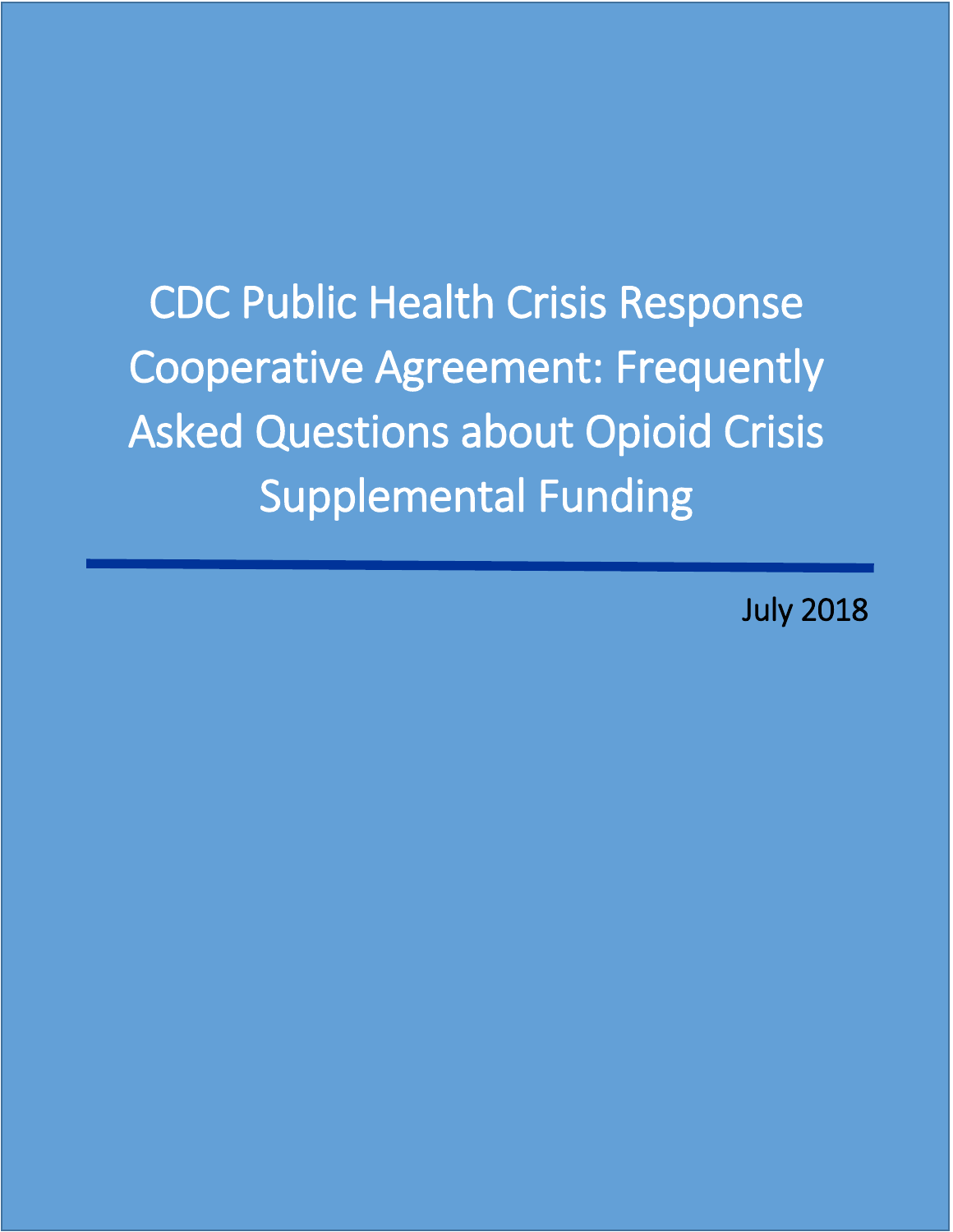# **Contents**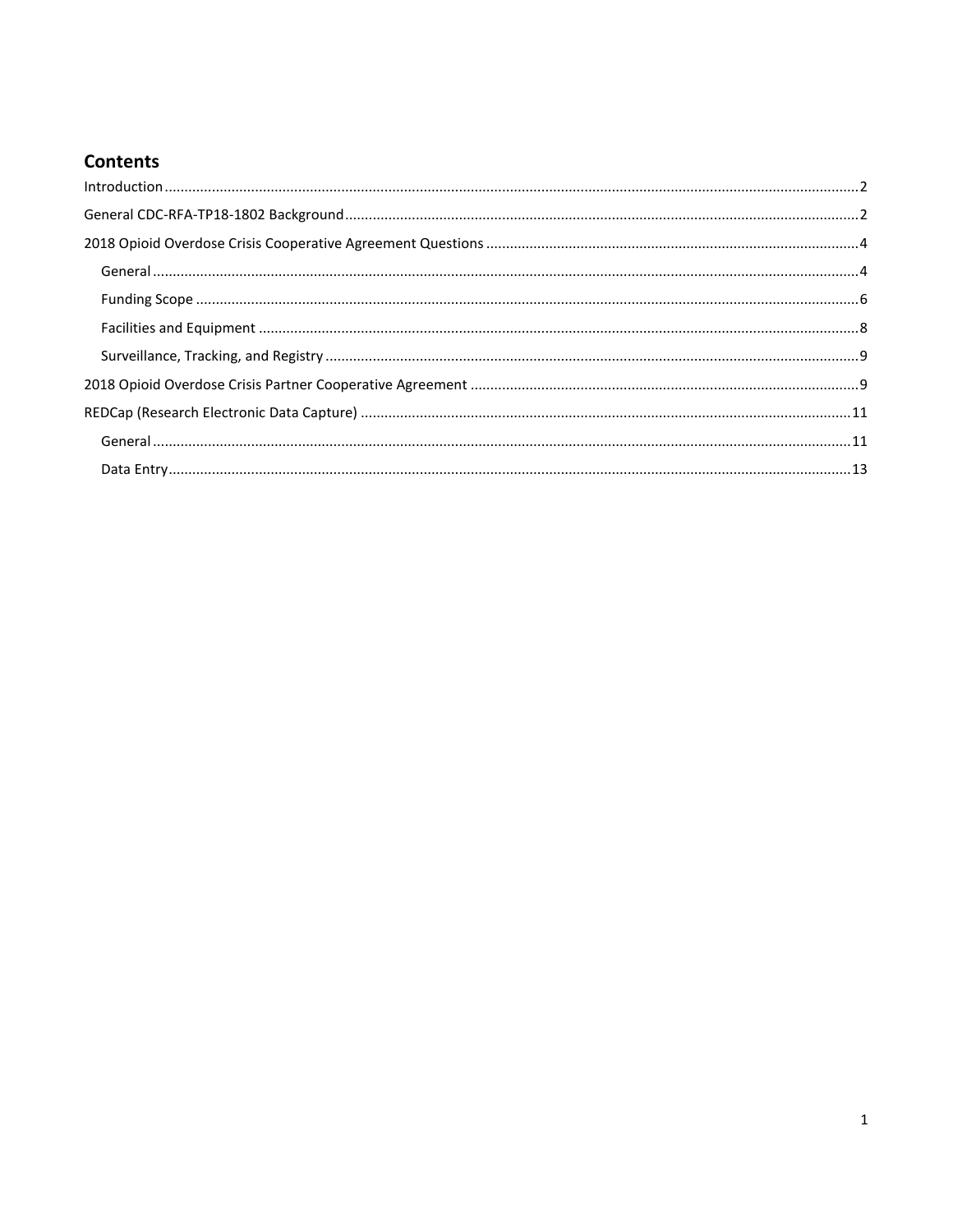# <span id="page-2-0"></span>**Introduction**

In October 2017, the Centers for Disease Control and Prevention (CDC) released CDC-RFA-TP18-1802: Cooperative Agreement for Emergency Response: Public Health Crisis Response notice of funding opportunity (NOFO). Eligible applicants included the 50 states; eight U.S. territories and freely associated states; six localities: Chicago, Houston, Los Angeles County, New York City, Philadelphia, and Washington, D.C.; and federally recognized tribal governments that met the NOFO requirements and serve, through their own public health infrastructures, at least 50,000 people. This NOFO seeks to enhance the nation's ability to rapidly mobilize, surge, and respond to public health emergencies identified by CDC. The NOFO establishes a roster of public health departments that are be pre-identified and pre-approved for rapid funding by CDC for public health emergencies of such magnitude, complexity, or significance that they would have an overwhelming impact upon, and exceed resources available to, the jurisdictions.

On March 23, 2018, Congress approved and the President signed into law the FY 2018 Consolidated Appropriations Act, which appropriated an increase in funding to CDC to "advance the understanding of the opioid overdose epidemic and scale up prevention activities across all 50 States and Washington, D.C." On June 22, 2018, CDC activated its public health crisis response funding mechanism to award a portion of this increase in appropriations. For this funding, the Office of Management and Budget determined that the eligible applicants were the 50 states, Washington D.C., and eight U.S. territories and freely associated states and that the remaining localities would not be eligible to apply. Funding will remain available until August 31, 2019.

CDC released June 20, 2018, the *[2018 Opioid Overdose Crisis Cooperative Agreement Supplemental Guidance](https://www.grants.gov/web/grants/view-opportunity.html?oppId=297939)*. The guidance included information related to eligibility, use of funds, permissible activities, reimbursement, and funding timeframes.

This document provides answers to frequently asked questions to help jurisdictions and others interested in the *2018 Opioid Overdose Crisis Cooperative Agreement* funding to understand the intent of the cooperative agreement and how best to effectively employ it to provide funds in response to the opioid overdose national crisis.

In the following section, jurisdiction refers to any of the 50 states, Washington, D.C., and eight U.S. territories and freely associated states that are eligible for 2018 opioid overdose crisis cooperative agreement funding.

# **General CDC-RFA-TP18-1802 Background**

# CDC-RFA-TP18-1802 Funding Restrictions

The funding restrictions of the CDC-RFA-TP18-1802: Cooperative Agreement for Emergency Response: Public Health Crisis Response are generally applicable to the 2018 Opioid Overdose Crisis Cooperative Agreement. The CDC-RFA-TP18-1802 was designed to support the surge needs of existing jurisdictional programs resulting from a public health emergency. Therefore, CDC will not consider applications which seek to create new public health departments or emergency management programs.

Recipients **may not** use funds for:

- Research.
- Clinical care (except as allowed by law).
- The matching of federal funds from other sources or to create overlap in projects, budget items, or commitment of effort.
- The preparation, distribution, or use of any material (publicity/propaganda) or to pay the salary or expenses of grants, contract recipients, or agents that aim to support or defeat the enactment of legislation, regulation, administrative action, or executive order proposed or pending before a legislative body, beyond normal, recognized executive relationships.
- The purchase of furniture. Any proposed spending must be clearly identified in the budget.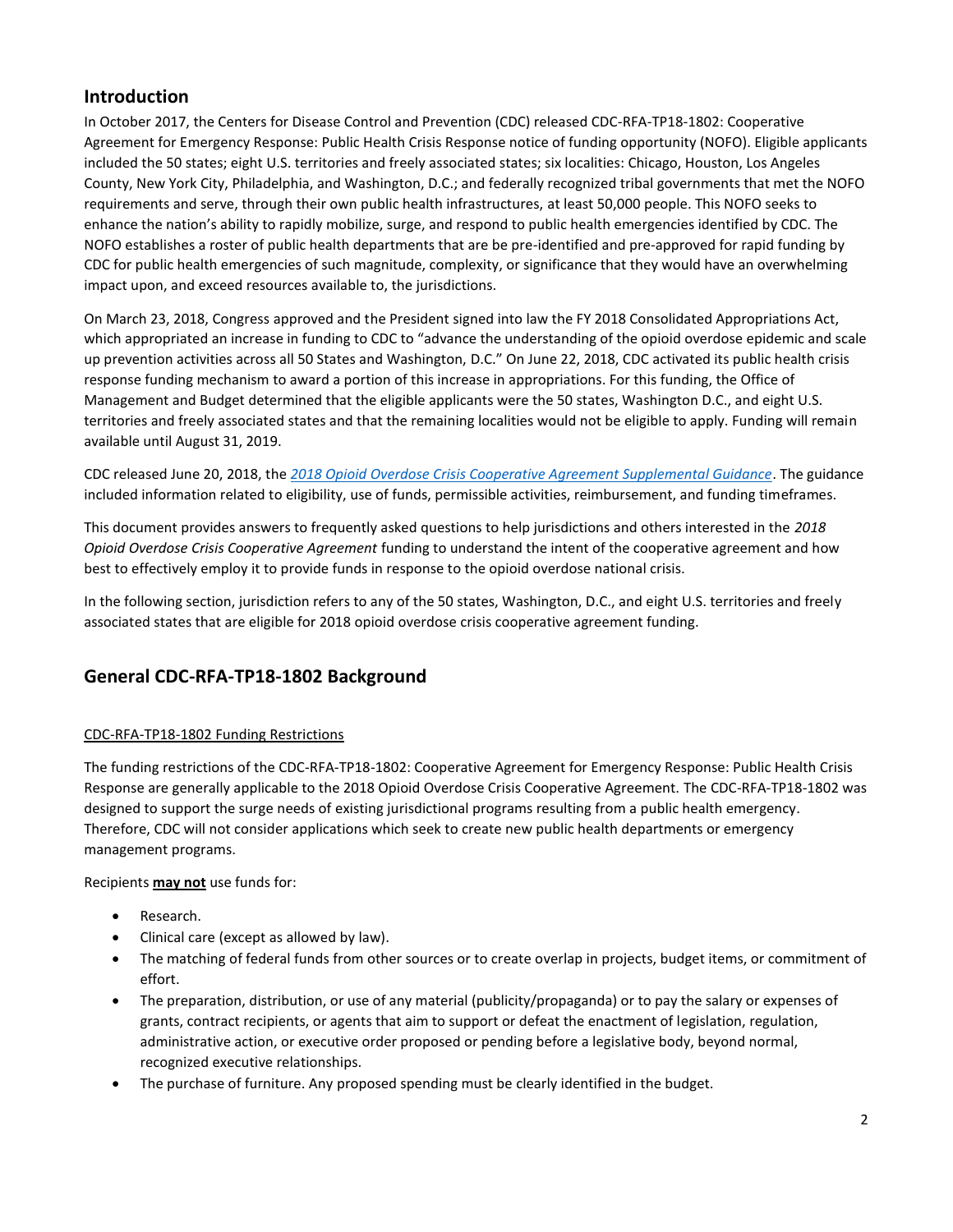- Purchase of naloxone
- Purchase of syringes
- Drug disposal programs (drop-boxes, bags or other devices, and/or take-back events)

Recipients **may** use funds to subcontract to a nongovernmental organization.

The recipient must perform a substantial role in carrying out project outcomes; they may not only serve merely as a conduit for the award to go to an otherwise ineligible entity.

In accordance with the United States Protecting Life in Global Health Assistance policy, foreign non-governmental organizations that receive funding through this award from the recipient are prohibited from performing abortions as a method of family planning and may not provide financial support to any other foreign nongovernmental organization that performs such activities. See [Additional Requirement \(AR\) 35](https://www.cdc.gov/grants/additionalrequirements/ar-35.html) for applicability.

### Timeline Recipient Requirements

Recipients will be capable of activating new or surging current emergency response activities within a **two-day** period and, within 14 days of notice of CDC's intent to make an award, must be able to:

- Submit an amended budget
- Rapidly procure equipment and services through a General Services Administration (GSA) contract or other mechanism
- Contract or hire temporary staff
- However, the period of time allotted for these steps will vary depending on the crisis/response.

Recipients will also need to be able to execute a contract within 30 days.

### Cooperative Agreement Records, Audits, and Recovery of Funds

Recipients must retain records for three years. The awarding agency, the agency Inspector General, the Comptroller General of the United States, and any duly authorized representatives must be provided access to all recipient records pertinent to the cooperative agreement to make audits, examinations, transcripts, and copies of these records.

In general, cooperative agreement project records that should be maintained include, but are not limited to, cooperative agreement financial records and related documents that substantiate costs charged to the cooperative agreement, such as the general ledger, accounting source documents, personnel and payroll records, timesheets, cancelled checks, and the cooperative agreement. See OMB Circular  $2$  CFR 215.53 and  $A-102 \tfrac{6}{5}$ . 42 for more details.

An audit may occur if the recipient has not been audited in more than a year or because of awarding agency concerns that the recipient may not have spent federal funds according to specifications and requirements. Also note that an annual budget is a regulatory requirement. If an audit or other review identifies costs that were improperly claimed and should not have been allowed, then the awarding agency has the right to disallow costs and recover funds from the recipient, even after cooperative agreement is closed.

Questionable costs must then go through the agency's audit resolution process before the recipient is asked to repay any disallowed costs. It is the awarding agency's responsibility to follow up on any decision to disallow costs, even after closeout occurs, to ensure that the necessary federal funds (i.e., debt to the federal government) are recovered. Se[e OMB](https://www.whitehouse.gov/sites/whitehouse.gov/files/omb/circulars/A102/a102.pdf)  [Circular A-102,](https://www.whitehouse.gov/sites/whitehouse.gov/files/omb/circulars/A102/a102.pdf) [2 CFR 215.72,](https://www.gpo.gov/fdsys/granule/CFR-2005-title2-vol1/CFR-2005-title2-vol1-sec215-72) [A-133 §\\_\\_.320,](https://georgewbush-whitehouse.archives.gov/omb/circulars/a133/a133.html) and [2 CFR 215.73](https://www.gpo.gov/fdsys/granule/CFR-2005.../CFR-2005-title2-vol1-sec215-73) for more details.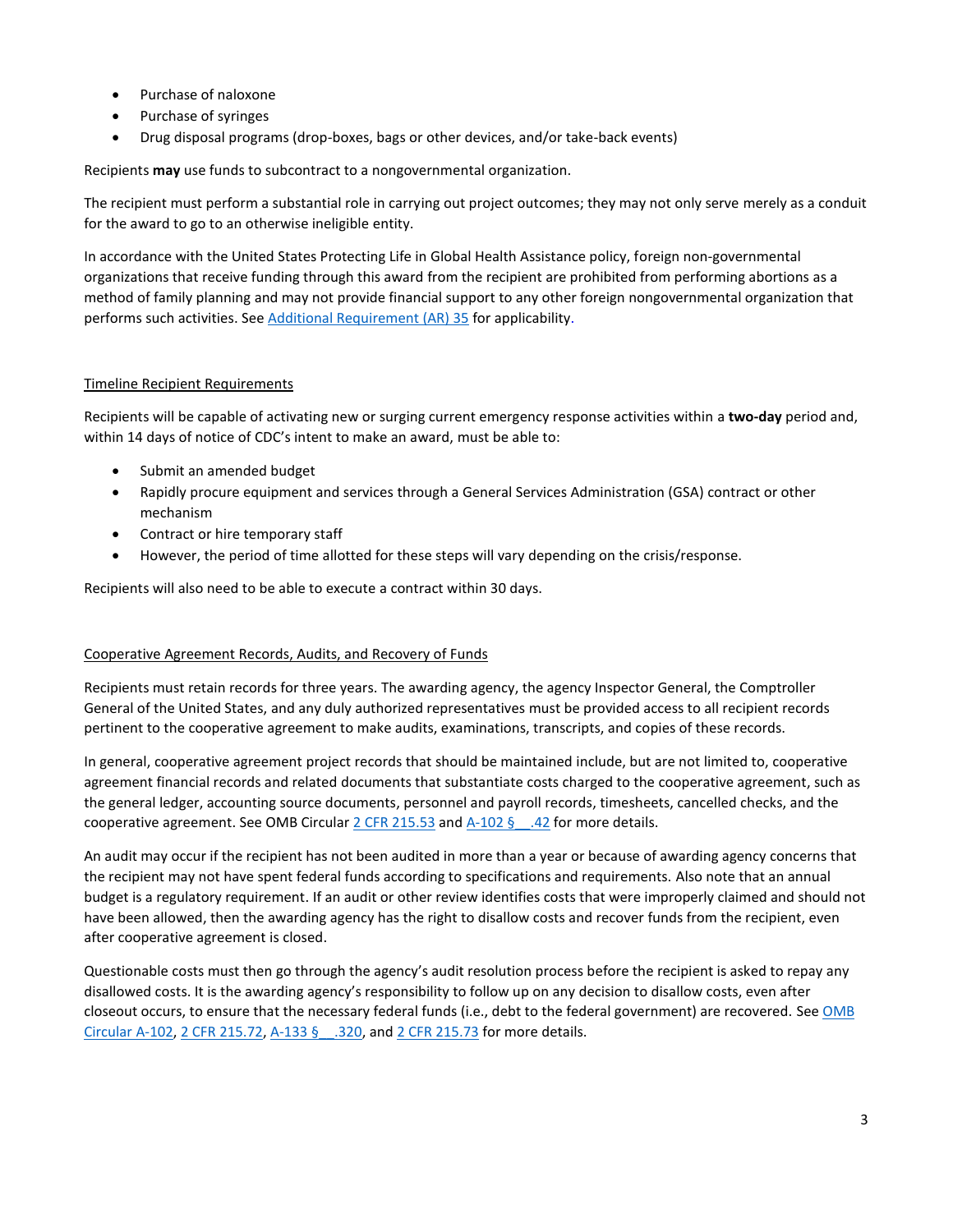# <span id="page-4-0"></span>**2018 Opioid Overdose Crisis Cooperative Agreement Questions**

In this section, jurisdiction refers to any of the 50 states, Washington, D.C., and eight U.S. territories and freely associated states that are eligible for funding.

# <span id="page-4-1"></span>General

**Is this a new opioid notice of funding opportunity (NOFO) for the opioid overdose crisis or it is part of the "***CDC-RFA-TP18-1802: Cooperative Agreement for Emergency Response: Public Health Crisis Response***" that we were deemed as "approved but unfunded"?**

The *2018 Opioid Overdose Crisis Cooperative Agreement* is part of the *CDC-RFA-TP18-1802: Cooperative Agreement for Emergency Response: Public Health Crisis Response*. CDC is using this funding mechanism to award Congressional appropriations to "advance the understanding of the opioid overdose epidemic and scale up prevention activities" across all 50 States, Washington, D.C., and eight territories and freely associated states.

# **Who is the point of contact for the** *2018 Opioid Overdose Crisis Cooperative Agreement* **in the jurisdiction?**

The main point of contact in each jurisdiction for the *2018 Opioid Overdose Crisis Cooperative Agreement* is the principal investigator for the *CDC-RFA-TP18-1802: Cooperative Agreement for Emergency Response: Public Health Crisis Response*.

### **When can a jurisdiction expect to receive funding?**

CDC will issue Notices of Award (NOAs) after approving final work plans and budgets. Jurisdictions may receive funding as early as September 2018.

# **What is the funding ceiling for applications for this opioid supplemental funding?**

Funding ceilings are determined by the sponsoring CDC program offices that have proposed project plans. The funding ceilings are available in the REDCap (Research Electronic Data Capture) IT system, which is a secure web application for building and managing online surveys and databases.

### **Will the guidance for the work plans and budget narratives include the amount a specific jurisdiction is likely to receive?**

Each project plan will has its own ceiling or range of available funding. There is no cumulative ceiling.

# **What do the budget ceiling minimum and maximums mean for activities?**

Jurisdictions should target a budget between the minimum and maximum dollar amounts provided in REDCap.

### **What is the deadline to submit revised work plans and budgets?**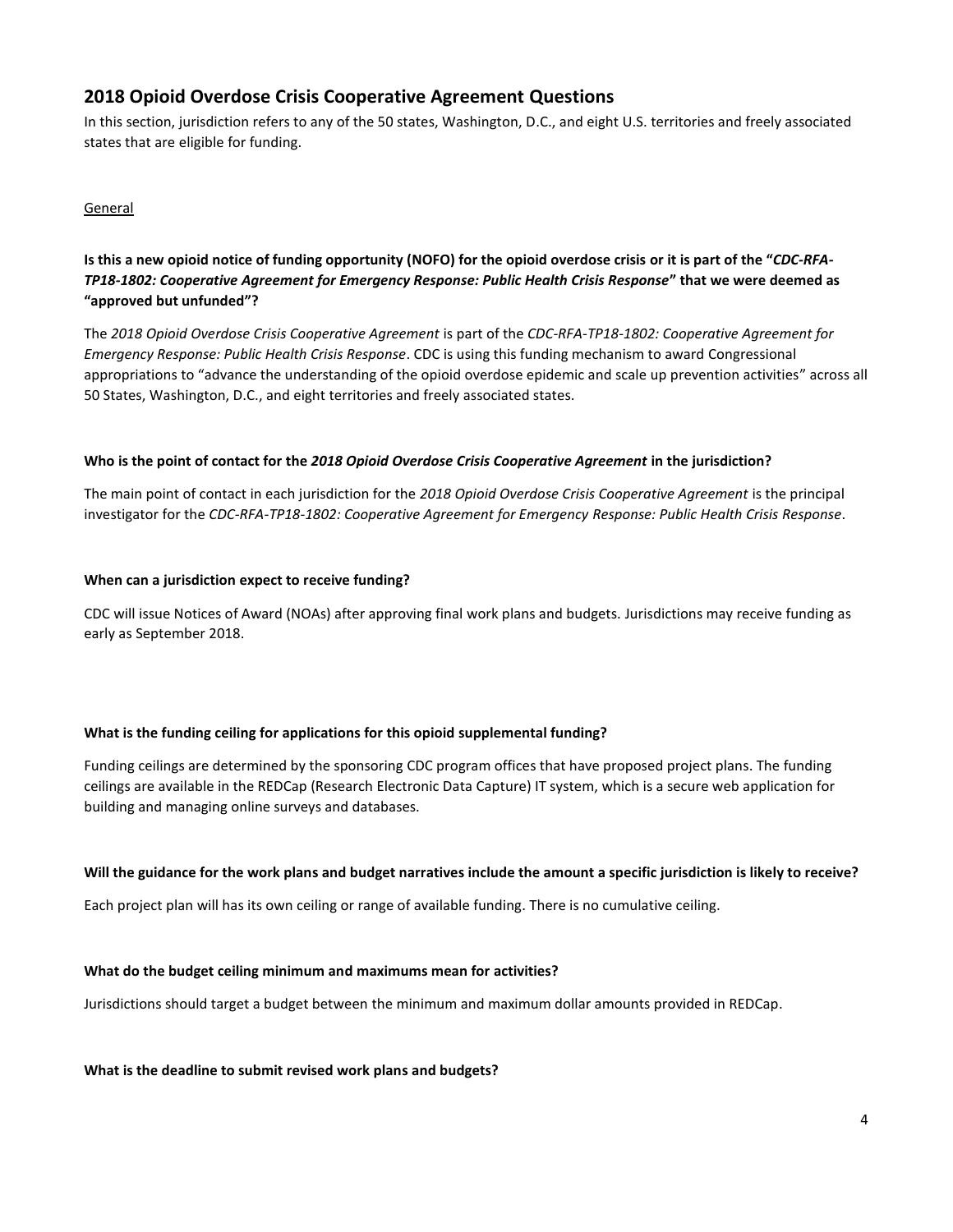Revised work plans and budget narratives must be submitted in the REDCap system by **11:59 p.m. EDT on Tuesday, July 31, 2018.**

# **Will the funding received through this mechanism have subgrantee restrictions? Would the funds need to be held by the jurisdiction or could they be distributed to local health departments or others?**

The recipient can determine how to distribute the funds it receives. However, use of the funds must remain within the scope of the opioid funding supplemental guidance and the CDC program offices' proposed project plans.

# **Will the jurisdiction have to track performance according to each of the six domains (biosurveillance, community resilience, countermeasures and mitigation, incident management, information management, and surge management) separately?**

Yes. Performance measures will likely be tracked by domain, though performance measures have not been finalized yet. CDC will provide additional guidance once the measures are finalized. Work plans should only address domains listed in the project plans. Quarterly progress reports and a final report will be required.

### **How are performance measures finalized?**

CDC will work with recipients during the first 90 days after funds are awarded to finalize performance measures. CDC reserves the right to make changes to these performance measures and reporting frequency, pending additional guidance from CDC, U.S. Department of Health and Human Services (HHS), or Congress.

# **If a CDC program project plan has multiple activities, should we include performance measures for each activity or can there be two or three overarching performance measures per the CDC program project plan?**

Jurisdictions have the option to provide overarching performance measures per plan that cover more than one activity.

# **What coordination would occur between CDC and the state health department to assure that a request made under this program does not run contrary or is used to circumvent an established state plan or policy?**

Since the project plans were posted on June 25, CDC and the jurisdictions have been working together to ensure that the activities integrate with the jurisdictions' current activities and policies. Some of the states have federal funding from CDC and other agencies for opioid overdose prevention. While activities funded through the *2018 Opioid Overdose Crisis Cooperative Agreement* cannot duplicate or supplant these other federal funds, the funds available through this supplement can be used to enhance or surge ongoing work. CDC's goal is have the greatest impact possible on the opioid overdose epidemic.

# **Our jurisdiction submitted an application in December, 2017 for the public health crisis NOFO. Has CDC reviewed those projects for funding or will there be an opportunity to revise those work plans?**

CDC reviewed and approved all 64 submitted applications. However, that process did not refer to this opioid funding. Instead, the goal was to establish an approved but unfunded list of applicants should funding become available during a future public health emergency. CDC shared this approved but unfunded list of jurisdictions to with the Office of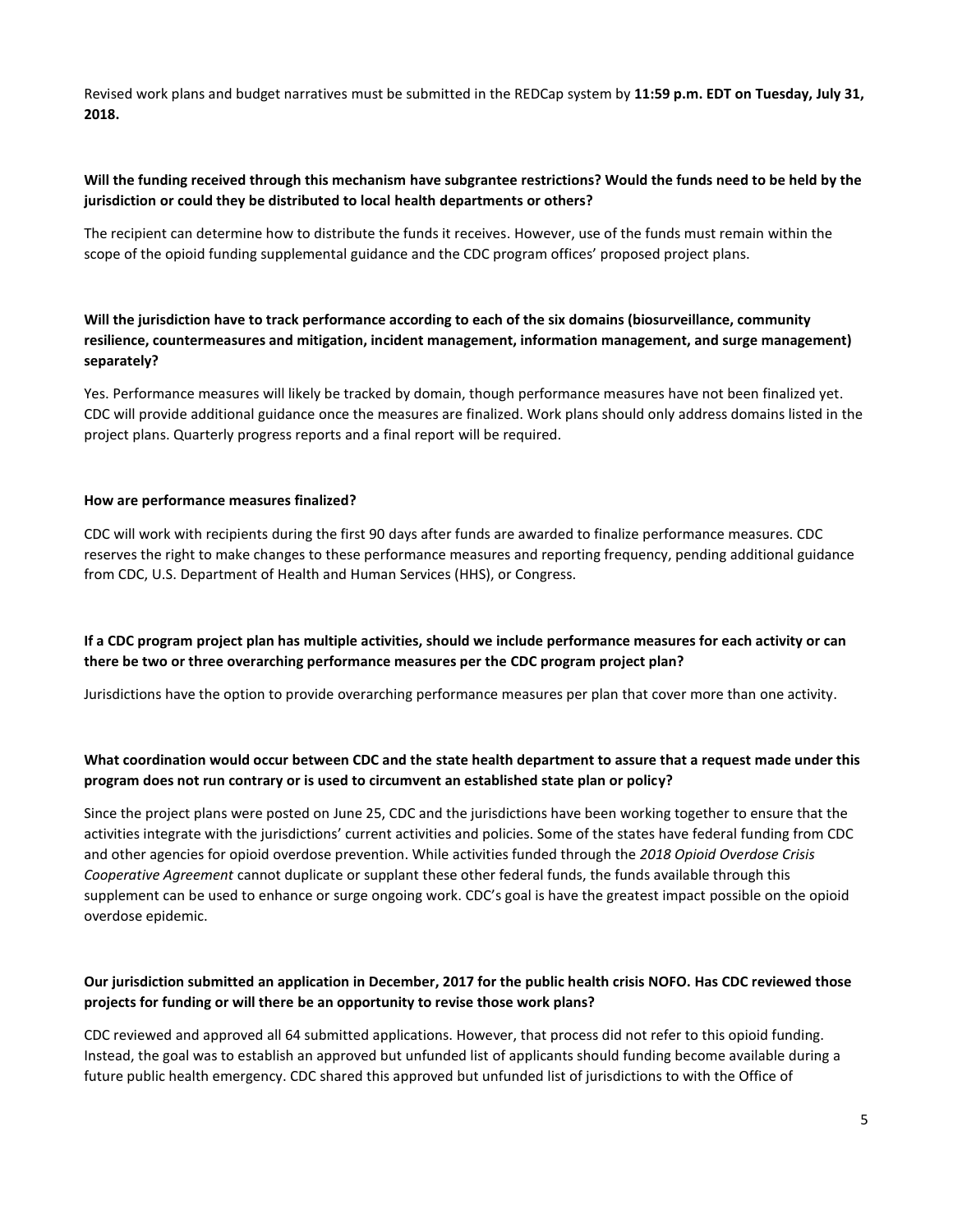Management and Budget who determined that the eligible applicants for opioid funding were the 50 states, Washington D.C., and eight U.S. territories and freely associated states and that the remaining localities would not be eligible to apply.

### **How do I find the full announcement for the** *2018 Opioid Overdose Crisis Cooperative Agreement* **on Grants.gov?**

The opioid supplemental guidance is available at [https://www.grants.gov/web/grants/view](http://links.govdelivery.com/track?type=click&enid=ZWFzPTEmbWFpbGluZ2lkPTIwMTgwNjIyLjkxNTY1OTMxJm1lc3NhZ2VpZD1NREItUFJELUJVTC0yMDE4MDYyMi45MTU2NTkzMSZkYXRhYmFzZWlkPTEwMDEmc2VyaWFsPTE3MTkyNzQ3JmVtYWlsaWQ9ZnZpOEBjZGMuZ292JnVzZXJpZD1mdmk4QGNkYy5nb3YmZmw9JmV4dHJhPU11bHRpdmFyaWF0ZUlkPSYmJg==&&&102&&&https://www.grants.gov/web/grants/view-opportunity.html?oppId=297939)[opportunity.html?oppId=297939.](http://links.govdelivery.com/track?type=click&enid=ZWFzPTEmbWFpbGluZ2lkPTIwMTgwNjIyLjkxNTY1OTMxJm1lc3NhZ2VpZD1NREItUFJELUJVTC0yMDE4MDYyMi45MTU2NTkzMSZkYXRhYmFzZWlkPTEwMDEmc2VyaWFsPTE3MTkyNzQ3JmVtYWlsaWQ9ZnZpOEBjZGMuZ292JnVzZXJpZD1mdmk4QGNkYy5nb3YmZmw9JmV4dHJhPU11bHRpdmFyaWF0ZUlkPSYmJg==&&&102&&&https://www.grants.gov/web/grants/view-opportunity.html?oppId=297939) On the webpage, select the "Related Documents" tab and then scroll down to file description: Opioid Supplemental Guidance TP18-1802 Opioid Supplemental Guidance.pdf. If you would like a PDF of the guidance, please email **DSLRCrisisCoag@cdc.gov**.

# <span id="page-6-0"></span>**Funding Scope**

### **Can CDC give an estimate of how much funding our jurisdiction will receive?**

Three CDC program offices have developed *2018 Opioid Overdose Crisis Cooperative Agreement* project plans: two for the National Center for Injury Prevention and Control (NCIPC), one for the Center for Surveillance, Epidemiology, and Laboratory Services (CSELS), and one for the National Center for HIV/AIDS, Viral Hepatitis, STD, and TB (NCHHSTP). Each of the four project plans has different eligibility criteria. If your jurisdiction is eligible for all four project plans, there will be four project plans with budget ranges in REDCap. Each jurisdiction decides whether it applies to all or some of the project plans for which it is eligible. Across the six domains covered by the project plans, four are required for NCIPC's main project plan. This means that the state must pick some activities in each of these four domains for NCIPC's main project plan. For NCIPC's Special Projects Project Plan an activity or multiple activities can be proposed in any of the six domains. CSELS' activities are within one domain, and NCHHSTP's activities are also within one domain.

The project plans and the funding ranges became available on June 25 in the REDCap system. There is variability in award size among jurisdictions and projects, based on burden of opioid overdoses (for NCIPC funds) or infectious diseases (for NCHHSTP funds), depending on the project. Each of the centers has a separate set of funds set aside for use under the 2018 Opioid Overdose Crisis Cooperative Agreement. NCIPC is charged with distributing funds to the 59 eligible jurisdictions, and each jurisdiction will receive between \$1 million and \$4 million. The funding formula provided a base amount for eligible jurisdictions and an additional amount based on the number of opioid overdose deaths and the opioid overdose death rate in the state.

There is a separate NCIPC project plan for special projects. All eligible jurisdictions can submit a work plan for up to \$500,000 for special project(s) that fits within at least one of the six domains.

CSELS has \$4.5 million available to jurisdictions and will fund between \$200,000 to \$250,000 to as many as 25 states. There is not a formula for dispersing this limited funding. CDC will share more information about evaluation criteria later. NCHHSTP will disperse \$4.5 million to all 50 states, Washington D.C., and Puerto Rico. The funding formula provides a base amount of \$65,000 for eligible jurisdictions and an additional amount based on the proportional number of HIV diagnoses in that jurisdiction.

### **Can a jurisdiction apply for project plans that fall under multiple centers?**

Yes, but there are different eligibility requirements for each center's project plans. Therefore, all jurisdictions may not be eligible for all project plans. The project plans a jurisdiction is eligible for will appear in REDCap.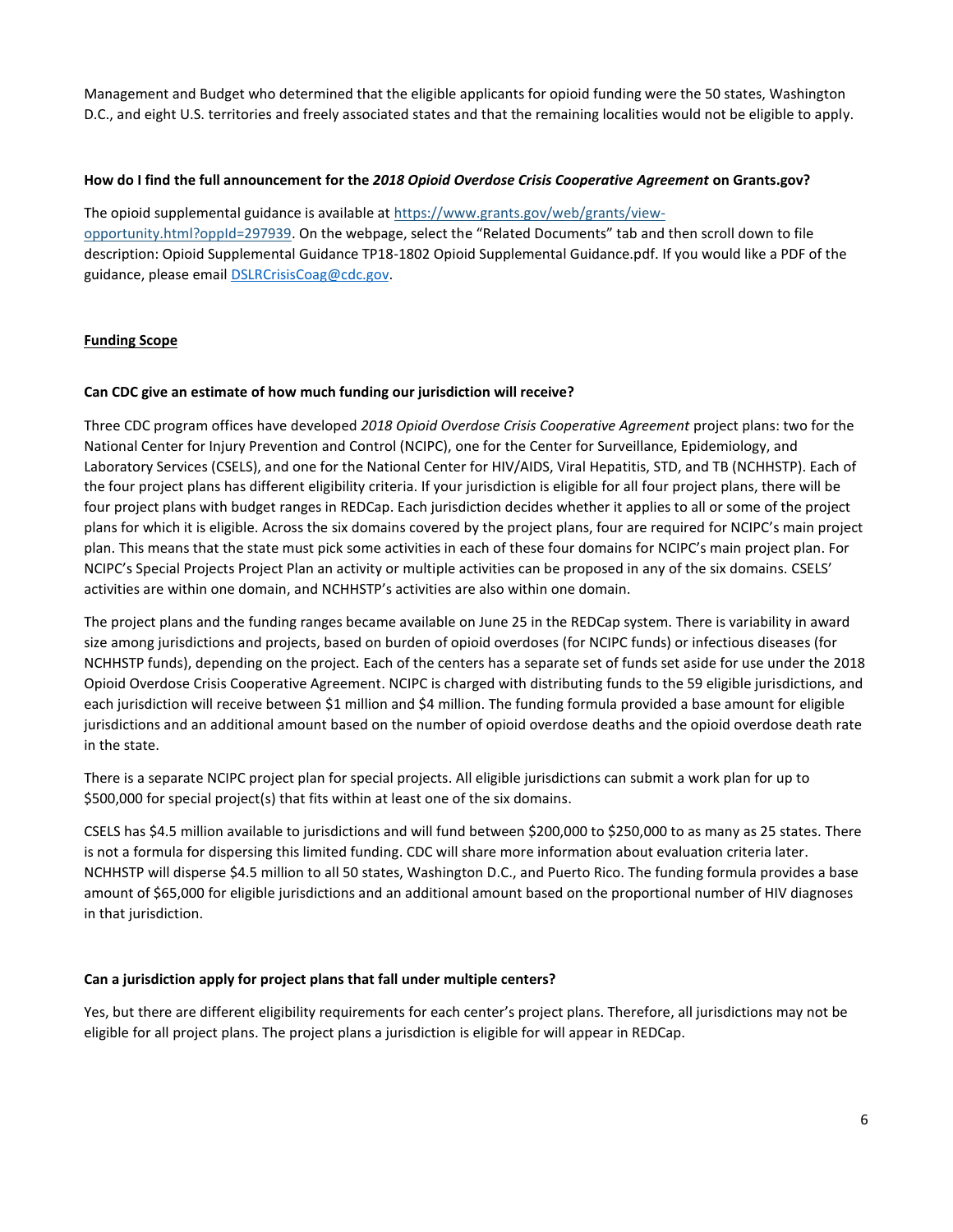# **Will** *2018 Opioid Overdose Crisis Cooperative Agreement* **funding be available at a later date for local jurisdictions on the public health crisis NOFO approved but unfunded list?**

The Office of Management and Budget informed CDC that funding local jurisdictions is not allowed under the 2018 Opioid Overdose Crisis Cooperative Agreement. However, local jurisdictions may receive funding support from their states.

# **Under the biosurveillance domain of the opioid overdose crisis funding, NCIPC and CSEL activities appear to overlap on the subject of injury surveillance. How can jurisdictions write their work plans to avoid redundancy when proposing activities to enhance syndromic surveillance?**

The underlying data sources differ for NCIPC and CSELS activities. CDC will work with jurisdictions to make sure these details are clarified before the final revised work plans are approved. Duplication of activities between NCIPC and CSELS work plans is not allowed; however, if a jurisdiction submits a work plan for CSELS activities, the jurisdiction still needs to select other, nonduplicative NCIPC biosurveillance activities because the biosurveillance domain is a required domain for NCIPC funds.

# **Can our jurisdiction supplement work being done now by Substance Abuse and Mental Health Services Administration (SAMHSA) grantees, expand the reach of currently implemented CDC programs including Prevention for States (PfS), Data-Driven Prevention Initiative (DDPI) and/or the Enhanced State Opioid Overdose Surveillance (ESOOS) programs, or enhance PHEP with this opioid overdose crisis NOFO?**

The *2018 Opioid Overdose Crisis Cooperative Agreement* is a different funding mechanism that is unrelated to all of those funding sources. However, there may be activities in the six domains described in the *2018 Opioid Overdose Crisis Cooperative Agreement* similar to those found under those funding sources. Funding through the opioid overdose crisis mechanism will not affect a jurisdiction's funding through other federal resources.

However, jurisdictions can use the *2018 Opioid Overdose Crisis Cooperative Agreement* funds to expand, enhance, and surge the work already being done through federal funding from CDC, SAMHSA, or other mechanisms. However, jurisdictions must be sure such activities are not duplicating efforts already supported with other federal funding including CDC funds that have already been provided for opioid overdose prevention.

# **How can this opioid overdose crisis funding be used to supplement or fill gaps in activities sponsored by SAMHSA, Health Resources and Services Administration (HRSA), the Bureau of Justice Assistance (BJA) and/or other federal partners that are working on the opioid response?**

There is a wide variety of activities within this NOFO to ensure that there are many opportunities to meet jurisdictional needs. The allowable activities listed in the Tables of the Supplemental Guidance vary depending on whether the jurisdiction already receives federal funding for opioid overdose epidemic-related activities to help ensure duplication of activities does not occur. CDC will work closely with its other federal partners to make sure that supported activities integrate with those already implemented. For states that do not have any federal funds currently for opioid overdose prevention, there is an even wider range of activities from which to select.

# **Are there any requirements for maintenance of effort or match for this NOFO?**

No. CDC does not have those requirements in the *2018 Opioid Overdose Crisis Cooperative Agreement*.

# **Will there be any no-cost extensions, carry forwards, or reoccurring funds for this one-time, one-year funding?**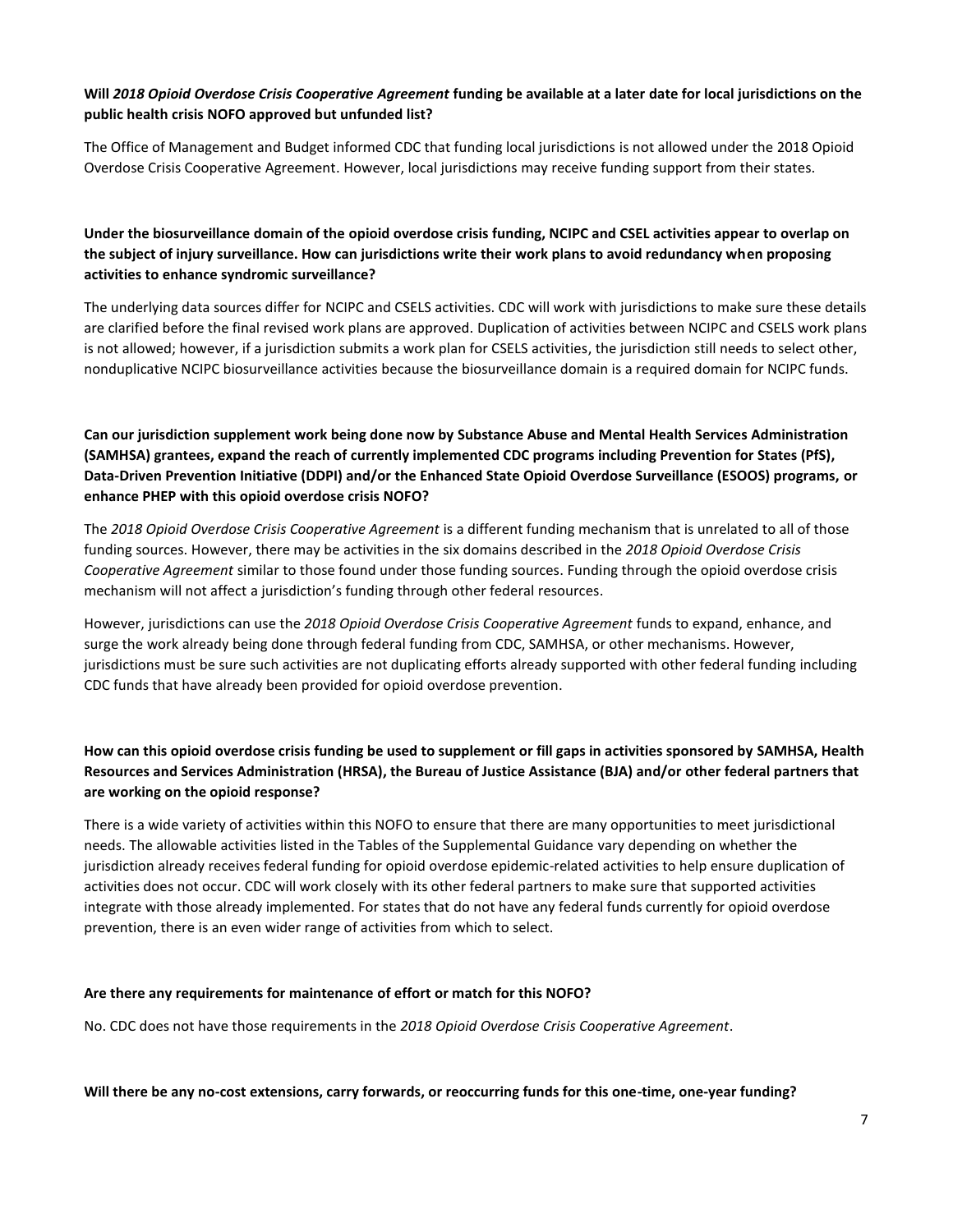CDC's intent is for this to be one-year funding that will end August 31, 2019, and will work with jurisdictions to ensure that all funds are expended within this funding period. Toward the end of the project period, CDC may consider whether no-cost extensions are appropriate. CDC has a long-term commitment to this work and, if funding becomes available, will seek to continue project work under a different mechanism.

# **For those jurisdictions that do not have ESOOS, will they have to work with a state that has ESOOS grant?**

No.

# <span id="page-8-0"></span>**Facilities and Equipment**

**For the NCIPC funding, it was noted under domain two that funding was not intended for substance abuse treatment. Can it be used to purchase naloxone in any of the six domains?** 

No. Funds may not be used to purchase naloxone in any of the six domains.

# **Can funding support syringe service programs?**

While CDC funds cannot be used for purchase of syringes and needles, CDC recognizes that syringe service programs (SSPs) are an important venue by which to connect with individuals at risk of overdose and offer an opportunity to connect these individuals with health systems and care that may mitigate their risk. CDC funds can, therefore, be used to support services and strategies associated with SSPs and to support communication, education, and evaluation associated with SSPs.

[The Consolidated Appropriations Act of 2016](https://www.congress.gov/114/bills/hr2029/BILLS-114hr2029enr.pdf) includes language in Division H, Sec. 520 that gives states and local communities, under limited circumstances, the opportunity to use federal funds to support certain components of SSPs.

To support implementation of this change in law, HHS has released new guidance for state, local, tribal, and territorial health departments that will allow them to request permission to use federal funds to support SSPs. Federal funds can now be used to support a comprehensive set of services, but they cannot be used to purchase sterile needles or syringes for illegal drug injection.

The guidance states that eligible state, local, tribal, and territorial health departments must consult with CDC and provide evidence that the jurisdiction is (1) experiencing or (2) at risk for significant increases in hepatitis infections or an HIV outbreak due to injection drug use.

After receiving a request for determination of need, CDC will have 30 business days to notify the requestor whether the evidence is sufficient to demonstrate a need for SSPs. When CDC finds there is sufficient evidence, state, local, tribal, and territorial health departments and other eligible HHS grant recipients may then apply to their respective federal agencies to direct funds to support approved SSP activities. Each federal agency (e.g., CDC, HRSA, and SAMHSA) is currently developing its own application process and guidance for funding recipients regarding which specific programs may apply.

For further information regarding CDC consultations on determination of needs (DON) request with jurisdictions[, click here.](https://www.cdc.gov/hiv/risk/ssps-jurisdictions.html)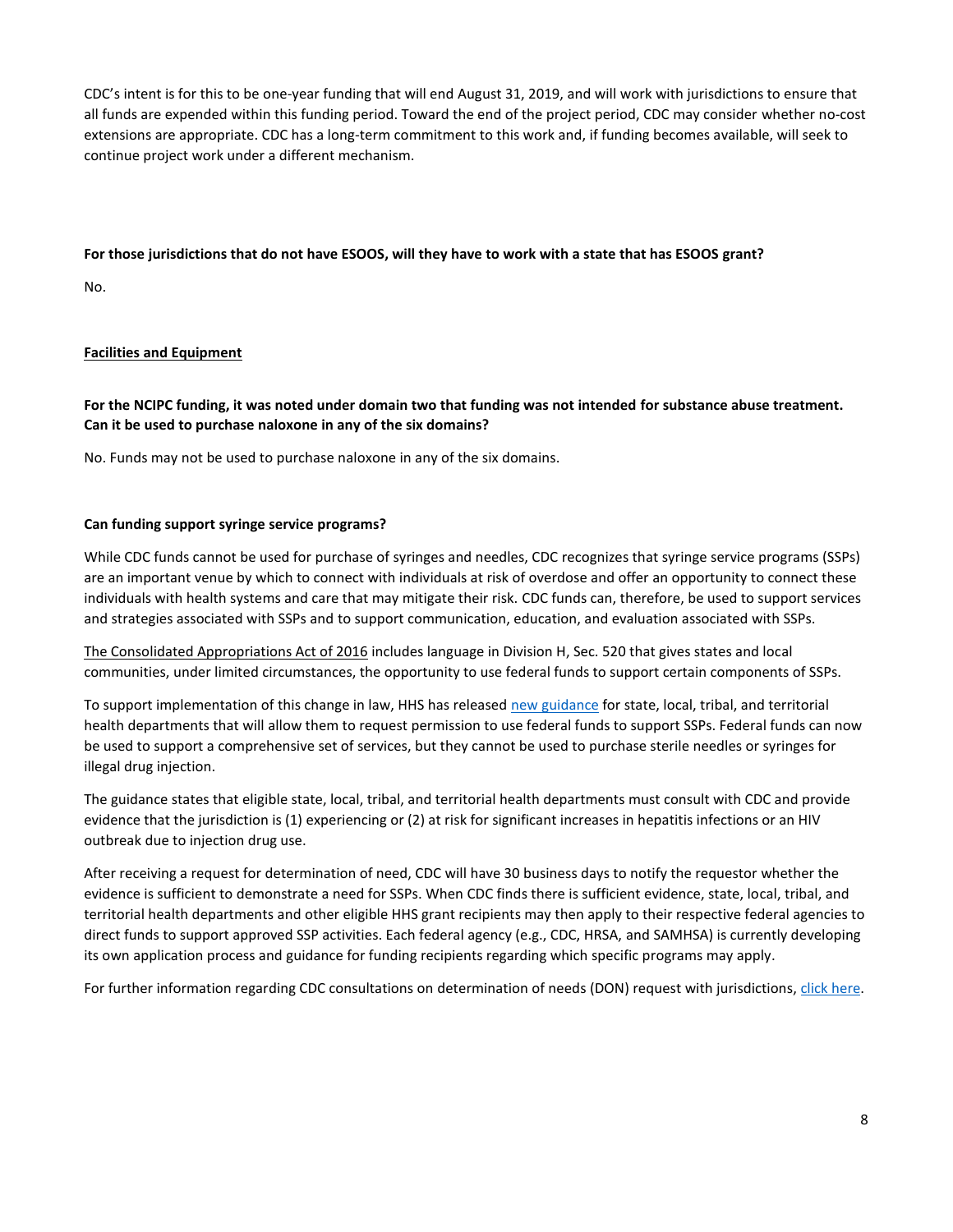# <span id="page-9-0"></span>**Surveillance, Tracking, and Registry**

# **Can a jurisdiction use funding to help a health system connect the emergency medical response (EMR) system with the prescription drug monitoring program?**

Yes. Funds can be used to improve the use of the prescription drug monitoring program (PDMP).

# **Can a jurisdiction use funding to gather data from urgent care facilities, death certificates, or emergency medical services data?**

Yes. While the focus of the CSELS funds will be on gathering data for the Biosense platform from emergency department and other hospital facilities, CDC is also committed to collecting data from other sources that may contribute to decisions made to address opioid abuse. A jurisdiction may already be uploading data to Biosense, in which case there could be more of a focus on enhancing or improving such data collection in its work plan. NCIPC funds can be used to gather mortality and morbidity data from other sources.

# <span id="page-9-1"></span>**2018 Opioid Overdose Crisis Partner Cooperative Agreement**

(CDC-RFA-OT18-1804: Technical Assistance for Response to Public Health or Healthcare Crises)

If any additional information is required beyond the following frequently asked questions, contact [opioidcrisisnofo@cdc.gov.](mailto:opioidcrisisnofo@cdc.gov) 

# **What is the purpose of the** *Opioid Overdose Crisis Partner Cooperative Agreement* **funding? Does it mean CDC will route money to a partner on behalf of a jurisdiction?**

While complementary to the *2018 Opioid Overdose Crisis Cooperative Agreement*, this agreement will fund partner organizations and is designed to enhance the opioid response in jurisdictions. It is a separate and independent program, both financially and administratively. The partner cooperative agreement is designed to meet critical needs that the jurisdiction cannot execute with local staff expertise or complete quickly enough on its own to be effective within the program implementation period. For example, the partner cooperative agreement could be used to provide a dozen temporary staff members within 30 days or to purchase IT equipment such as servers or laboratory equipment like a PCR thermocycler or an electron microscope within two weeks. CDC will be responsible for assessing jurisdictional needs and matching the needs with the appropriate partner. Partner cooperative agreement funds do not go to the jurisdiction, and the jurisdiction does not authorize the partner's activities.

# **How will jurisdictions provide information to CDC regarding its partner needs?**

Jurisdictions can request partner support by discussing their partner need with their CDC contacts, as well as checking a box in their opioid overdose crisis funding work plans and then writing down their partner support needs. The jurisdictions must identify critical needs that they cannot execute with local staff expertise or complete quickly enough on their own for effectiveness and convey these needs to CDC. This must be completed by the July 31 deadline for submitting work plans and budgets.

CDC will work to match jurisdictional requirements with recommended partners and determine specific activities to meet the needs conveyed by the jurisdictions. CDC has allocated specific funding for the partner crisis response cooperative agreement; therefore, it is important that jurisdictions communicate their needs with their CDC contacts.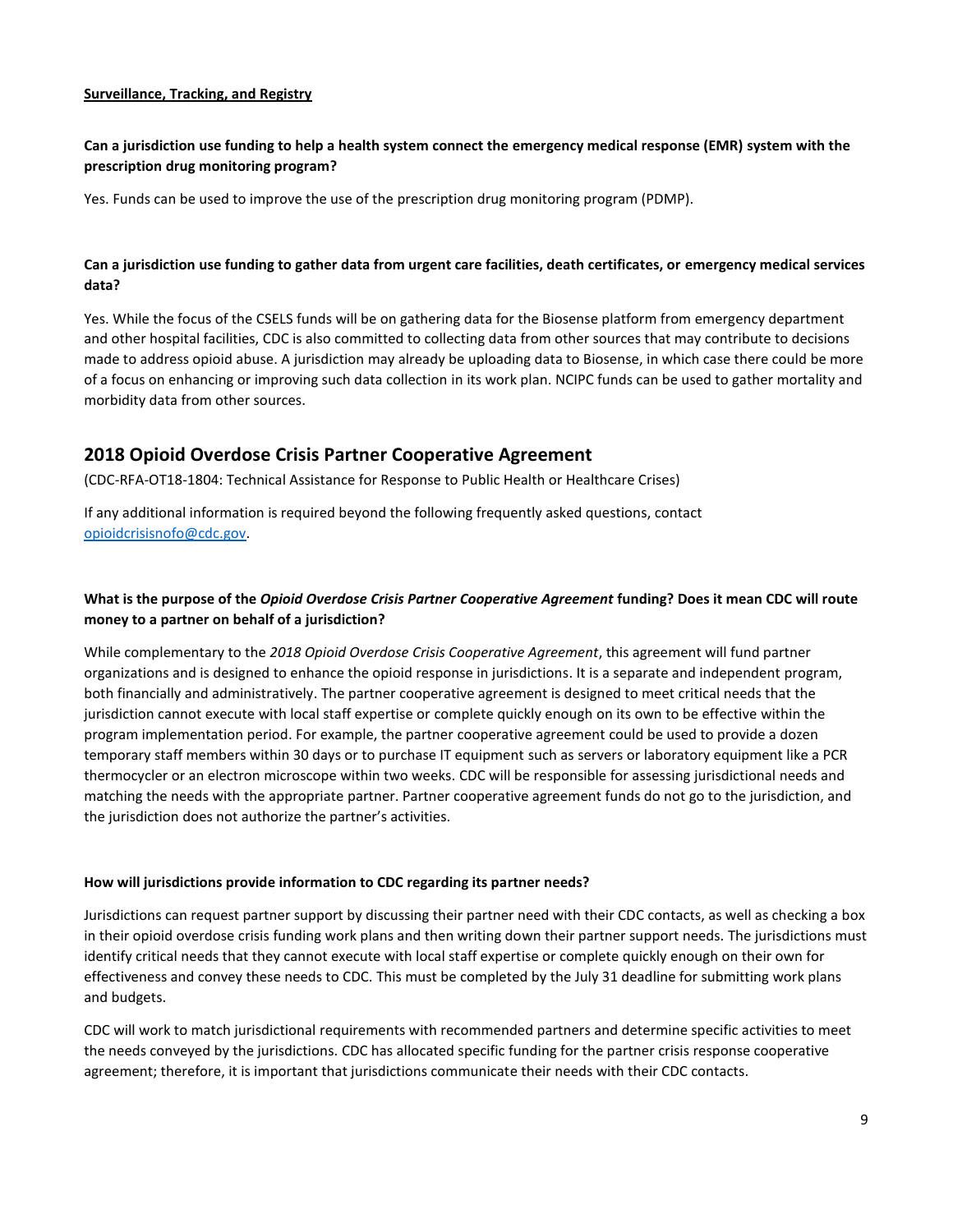### **How does CDC select partners and the activities that will be conducted?**

During the partner selection process, the CDC centers sponsoring the project plans will be in contact with the partner cooperative agreement team and jurisdictional leadership. CDC will thoroughly review all proposed partner activities and plans with the jurisdictions to ensure they are congruent with jurisdictional policies and considerations. CDC will also consult with other appropriate federal offices to ensure there is no duplication of effort and that activities can be executed in compliance with federal law and regulations. After this process, a technical assistance package will be developed. CDC will ensure that partner support is available simultaneously with jurisdictional funding. In addition, CDC will serve as the program manager and work with the partners in close collaboration with the jurisdictions to ensure partners complete work plans as approved.

# **Is the technical assistance available for the same funding period as the** *2018 Opioid Overdose Crisis Cooperative Agreement* **or for a shorter period of time?**

Yes. The time period is the same. CDC expects results within the same 12-month window.

# **If the jurisdiction wants a partner to do an activity, does it have to decrease its jurisdictional crisis cooperative agreement funding request by the amount projected to be needed for the partner's work?**

Jurisdictions should work with their CDC subject matter experts (SMEs) to determine if they should decrease their budget requests to account for technical assistance. Jurisdictions should define their actual needs and projected costs with their CDC SMEs and complete the project plan partner support request form.

# **How can the partner cooperative agreement be used for expedited procurement?**

CDC can provide funding to partners who can then procure or contract for services instead of states doing it in their own systems. For instance, partners can hire medical, science, or clerical expertise on a temporary basis without jurisdictions going through its internal hiring processes. CDC would provide jurisdictions with access to partners, if it would save significant amounts of time. Or, partners could quickly purchases costly lab equipment on behalf of jurisdictions.

### **How can a jurisdictional organization apply for partner cooperative agreement funding?**

This is not possible at this time. The application period for partner selection was announced on Grants.gov and ended March 16, 2018. There are 33 organizations that are approved but unfunded for use under the crisis response partner cooperative agreement for the opioid overdose crisis response between September 1, 2018 and August 31, 2019. Organizations not on that list will not be considered at this time for application. If a jurisdiction wants to engage the services of some organization that did not successfully compete, it should subcontract with that organization as it would normally.

# **Will jurisdictions learn who the 33 organizations are and what they can provide, so that they can plan with that information?**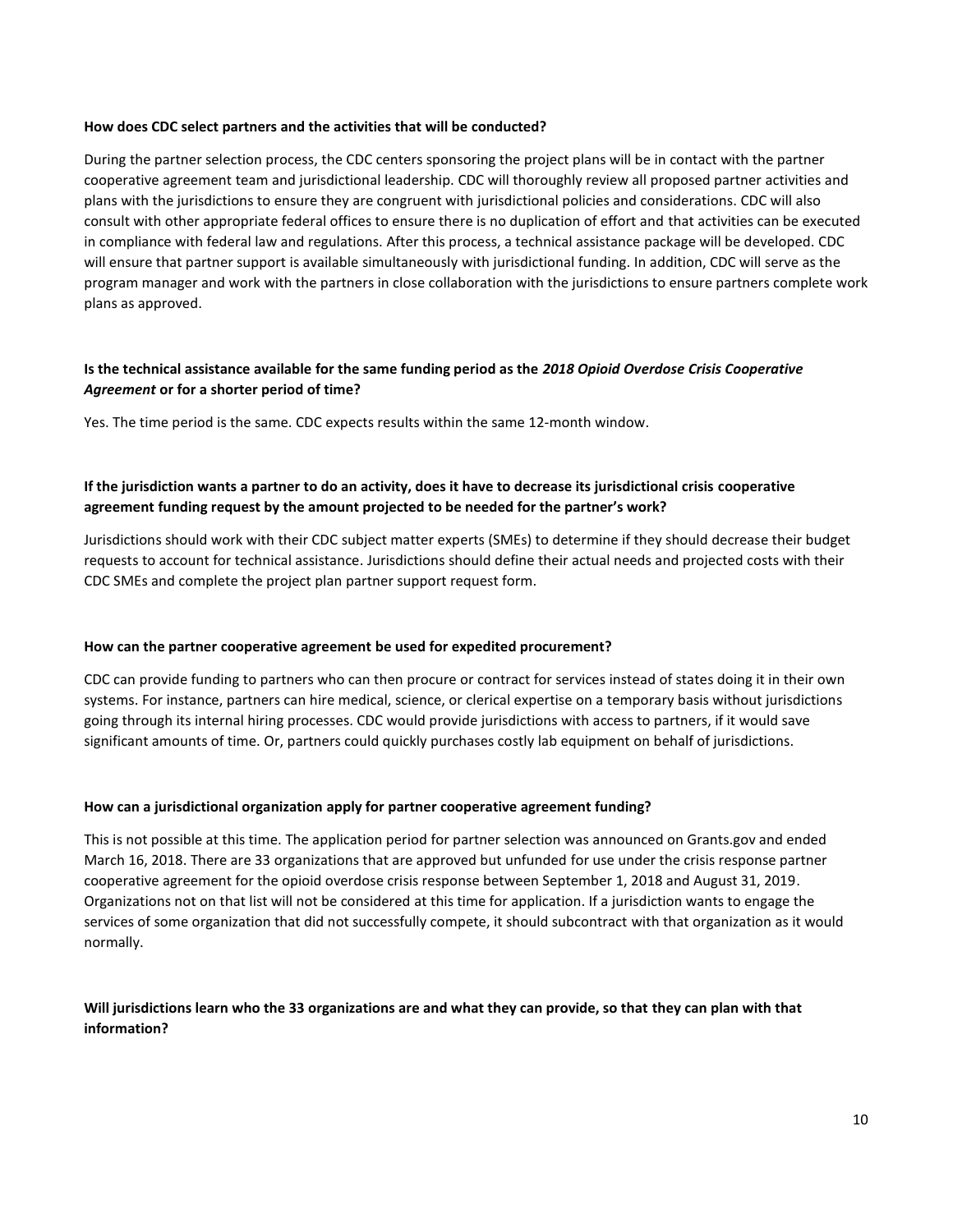No. Jurisdictions will not learn the names of all of the 33 organizations, but CDC will let jurisdictions know which partner(s) CDC selects to meet their needs. CDC is primarily responsible for partner selection and planning, based on the jurisdictions' requested capabilities and the partner organization(s) capabilities.

# **Will there be any guidance for the 33 partners identified for the partner cooperative agreement?**

These partners are CDC-funded recipients who are responsible for meeting goals and timelines that assist jurisdictions in meeting their objectives. Partners are accountable to CDC and must adhere to the terms and conditions of their awards.

# <span id="page-11-0"></span>**REDCap (Research Electronic Data Capture)**

<span id="page-11-1"></span>General

# **What is REDCap?**

REDCap stands for Research Electronic Data Capture and is a secure web application for building and managing online surveys and databases. CDC has been selected REDCap as the IT platform to manage the opioid overdose crisis response cooperative agreement project plans, work plans, budget documents, and other documentation.

### **Will there be a full submission for the cooperative agreement through grants.gov?**

No. Jurisdictions are on an approved but unfunded list, so they will only need to submit work plans and budgets in the REDCap system.

### **Is the REDCap folder created before or after a public health event?**

Each public health event will have its own specific REDCap templates for project submissions. They are created when a public health event occurs and funding becomes available.

### **Who is the point of contact for REDCap questions?**

- Direct general questions related to the REDCap system to [redcap@cdc.gov.](mailto:redcap@cdc.gov)
- Direct questions related to the crisis response cooperative agreement forms in your REDCap project, or gaining access to SAMS/REDCap, to [dslrcrisiscoag@cdc.gov.](mailto:dslrcrisiscoag@cdc.gov)
- If you are having trouble logging into SAMS, contact [samshelp@cdc.gov](mailto:samshelp@cdc.gov) or at 877-681-2901.

### **Is the approval process done within REDCap?**

Yes. Jurisdictions will complete work plans and budget narratives in REDCap. CDC will approve these documents in REDCap.

### **Which jurisdictional point of contact has the authority to designate staff who will access REDCap?**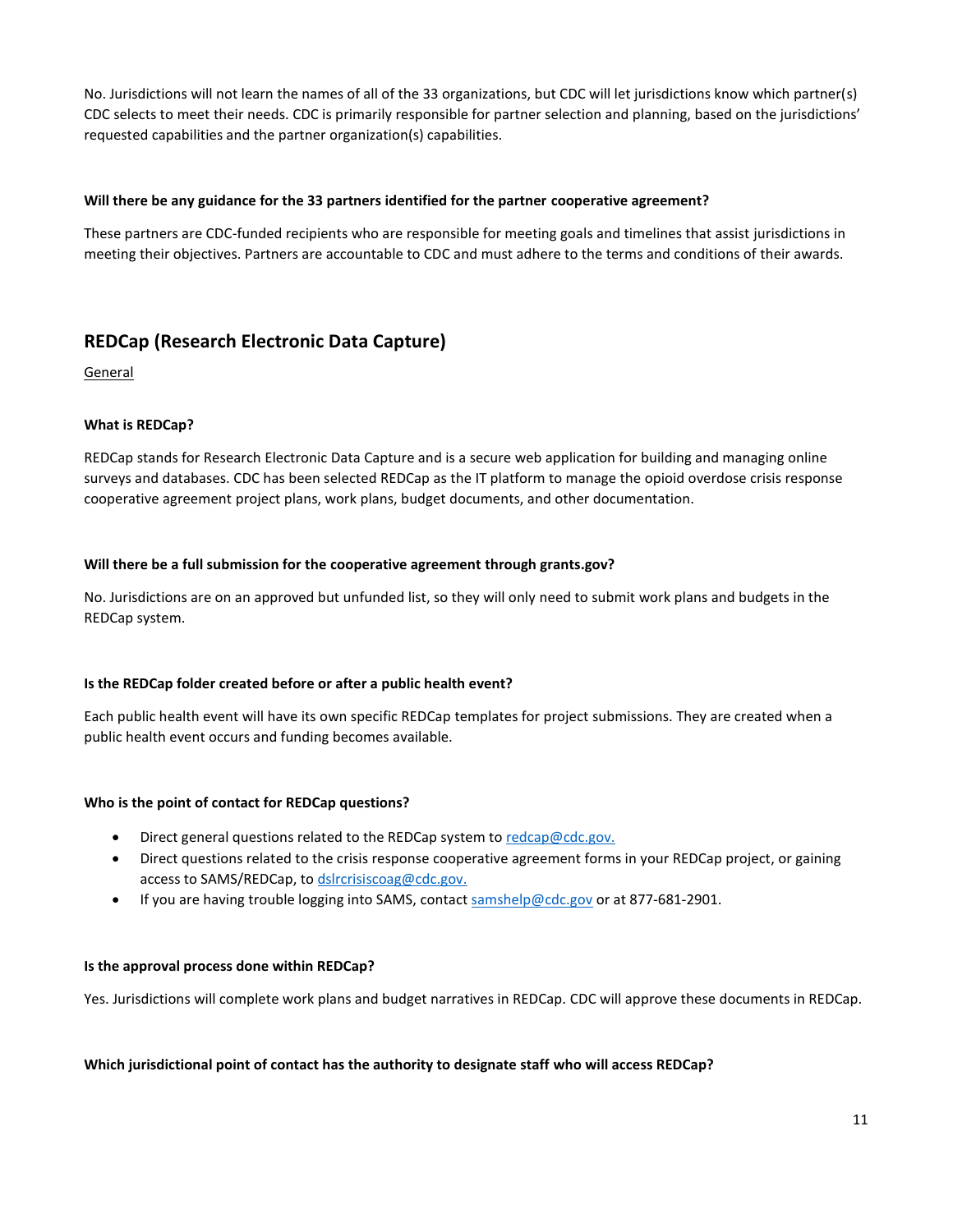CDC recommends that jurisdictions work with their original principal investigators or authorized representatives on CDC-RFA-TP18-1802 to designate staff who will access the jurisdictional opioid projects.

# **If a jurisdiction has access to REDCap for another program, does the jurisdiction need to get specific access for this project?**

If the jurisdiction already has REDCap users, then CDC can grant them access to the applicable opioid response REDCap project plans. Please send those names to **DSLRCrisisCoag@cdc.gov**.

# **Can the jurisdiction have multiple people working in REDCap, but only one person able to submit? Or can only one jurisdictional staff member work in the REDCap project area?**

Within reason, the number of jurisdictional users who can be enrolled to work in REDCap is unlimited. Multiple people can work in REDCap, but only one person can work in one specific form at a time. A jurisdiction can have more than one representative and there can be more than one in the system at any given time. To add additional users, CDC suggests that the original crisis response cooperative agreement point of contact be consulted and then an email request be sent to the [DSLRCrisisCoAg@cdc.gov.](mailto:DSLRCrisisCoAg@cdc.gov)

### **Where can I see my REDCap projects?**

From the REDCap home page, click the "My Projects" tab. This page will list all jurisdictional projects.

### **Will technical monitoring occur through REDCap?**

Yes.